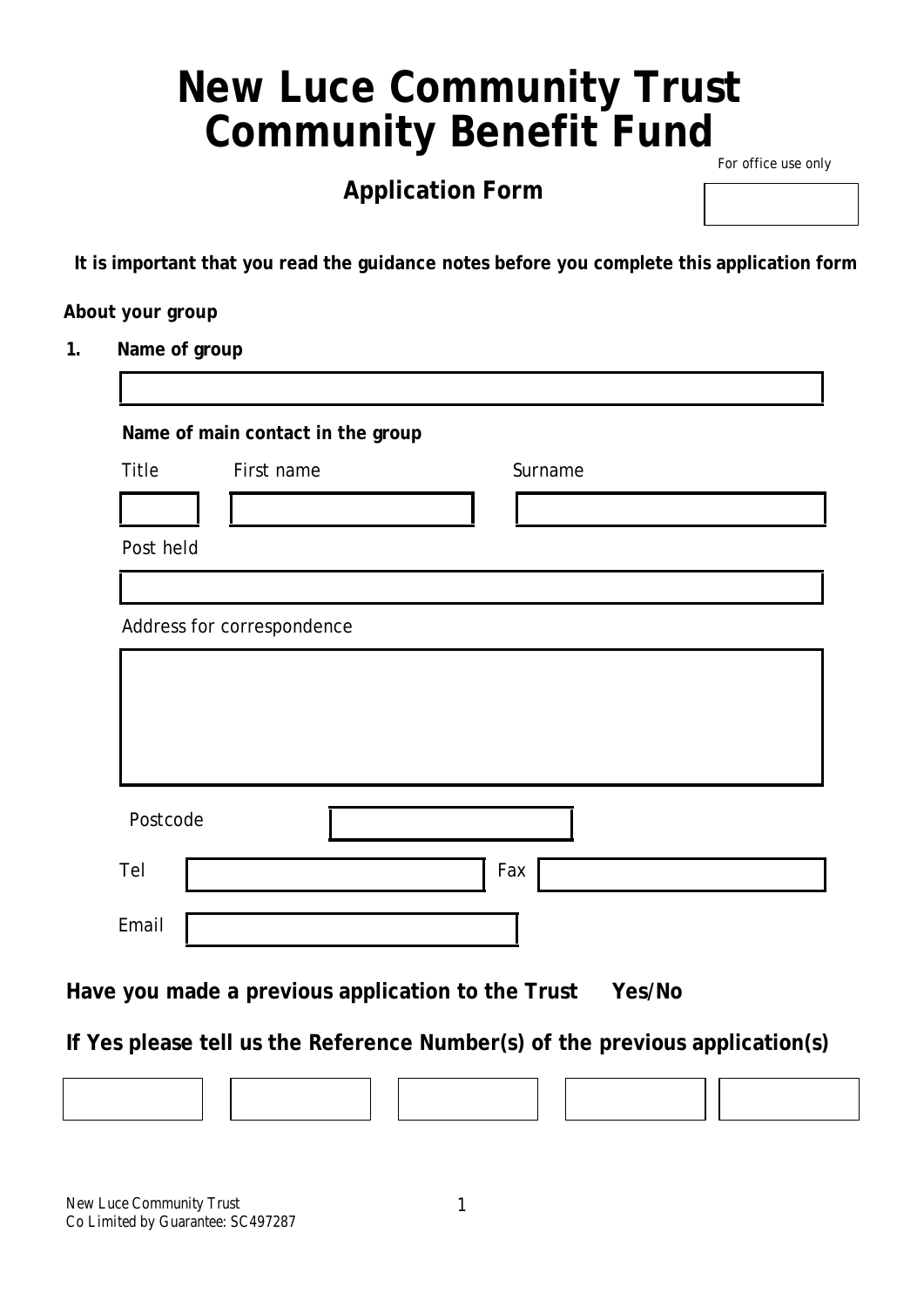.

**2. What does your organisation do?** (refer to Guidelines - Question 2)

**3. What does your organisation want to do with the grant from the Trust?** (refer to Guidelines - Question 3)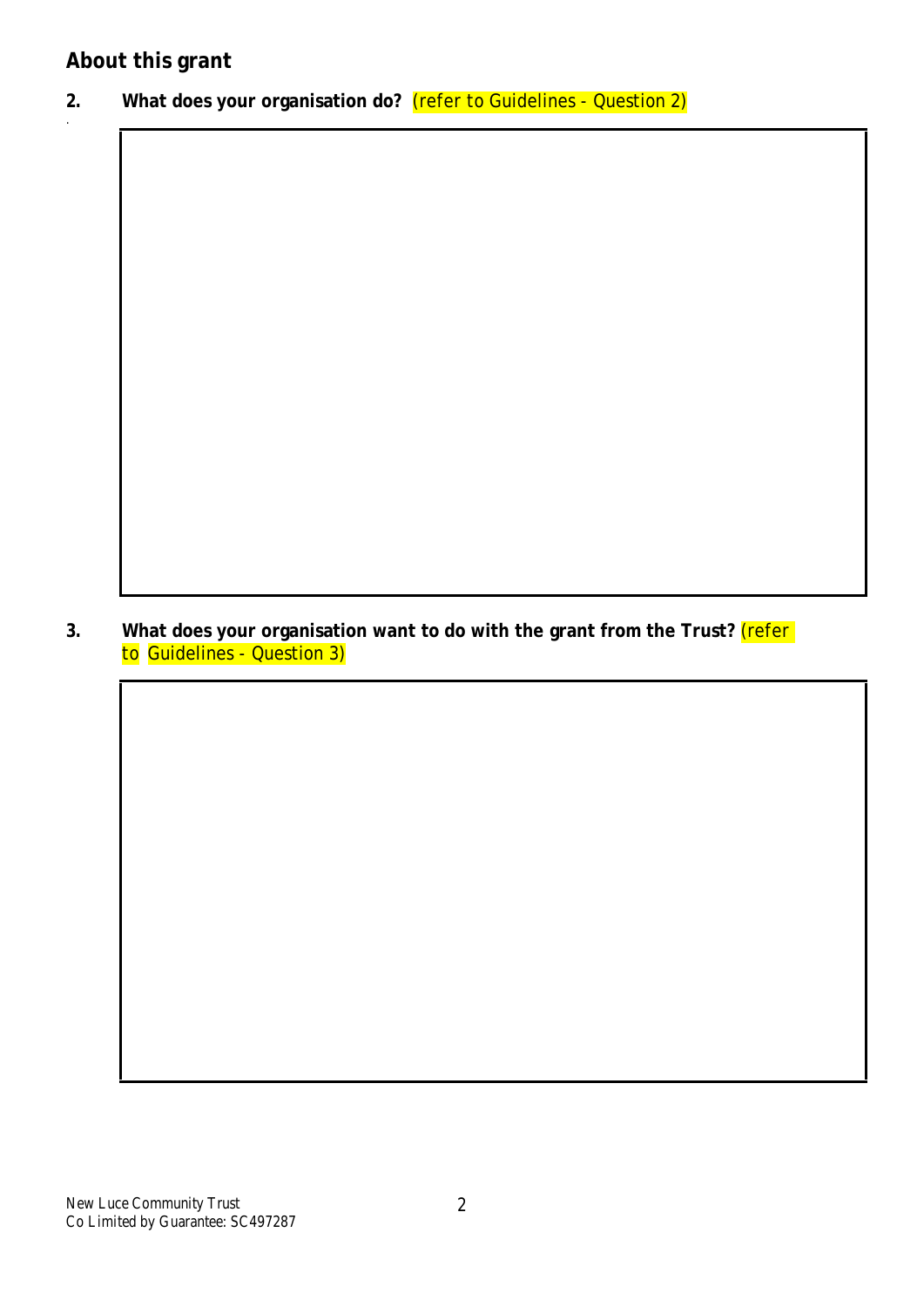**4. Which Community will it benefit?** (refer to Guidelines - Question 4)

**5. Please give a detailed breakdown of all the costs.** *Please make sure you support these costs with quotes, estimates or catalogue pages, planning and other statutory consents and landowner agreements where necessary* (It is important that you read all of Question 5 quidelines before completing this section)

| Item (continue on a separate sheet if needed) | ${\bf f}$ |
|-----------------------------------------------|-----------|
|                                               |           |
|                                               |           |
|                                               |           |
|                                               |           |
|                                               |           |
|                                               |           |
|                                               |           |
|                                               |           |
|                                               |           |
|                                               |           |
|                                               |           |
|                                               |           |
|                                               |           |
|                                               |           |
| Total project costs                           |           |
| Total amount requested from the Trust         |           |

**About your financial details (refer to Guidelines - Question 6)**

**6. Please give us details of your group's bank account or bank account details of the organisation that is prepared to administer any monies on your behalf.**

Group Name on account

Bank / building society name

Bank / building society address

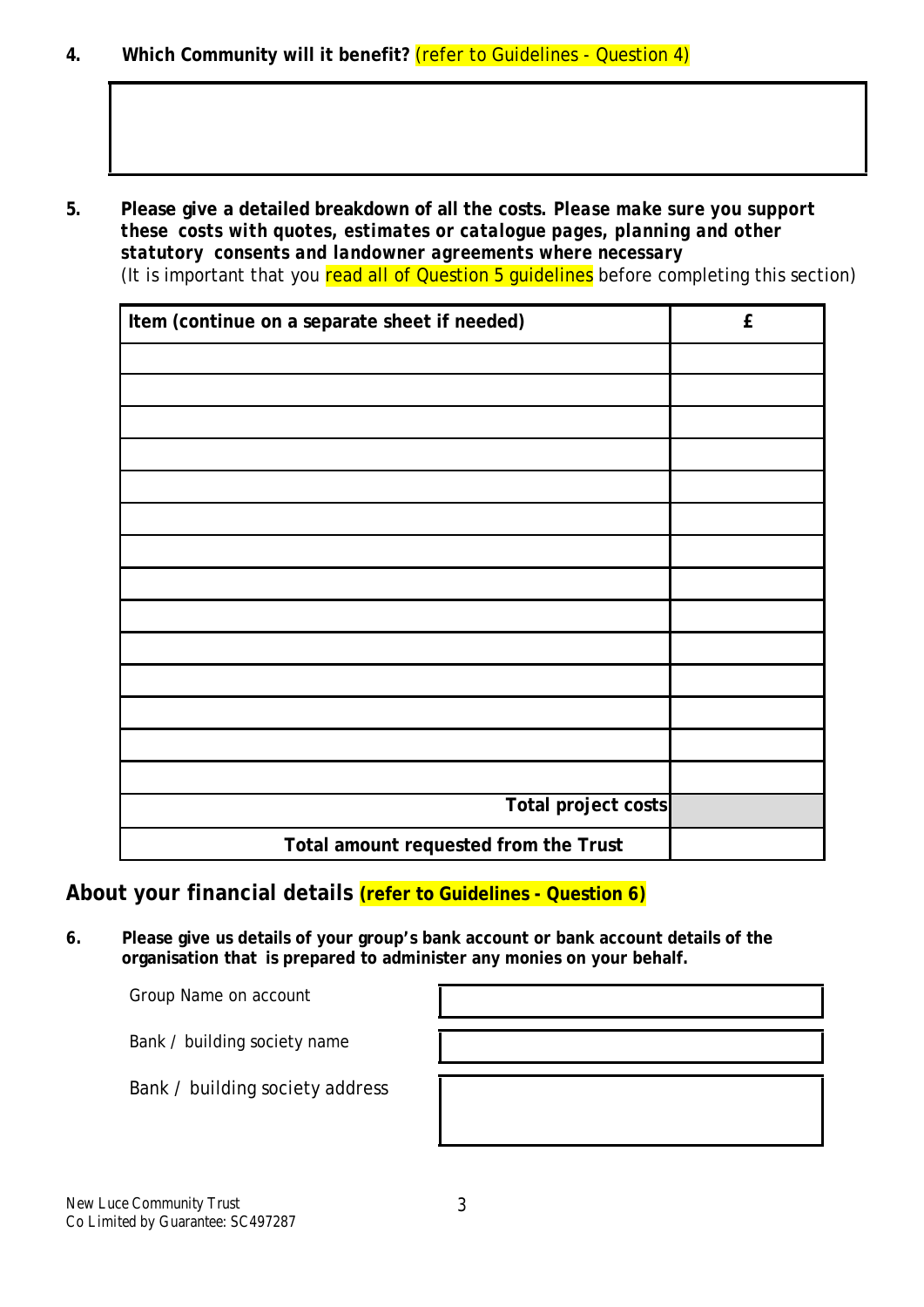| Sort code                                    |  |  | Account number |
|----------------------------------------------|--|--|----------------|
|                                              |  |  |                |
| Building society roll number (if applicable) |  |  |                |

**Please give the names of two bank account signatories and their positions for your organisation or the organisation that is supporting you.**

| ◢<br>. . | Name | Position |  |
|----------|------|----------|--|
|          | Name | Position |  |

**7. How many people are involved with your group? (refer to Guidelines - Question 7)**

| Committee<br>لمعرام والممرام لممر | <b>Volunteers</b> |
|-----------------------------------|-------------------|
| Paid staff                        | Total Membership  |

**8. How many people will benefit from this project?** (refer to Guidelines - Question 7)

## **9. Your signature on behalf of the organisation**

I confirm that to the best of my knowledge and belief, all replies given on this application form are true and accurate. I understand that Trustees of the Kirkcowan Community Development Trust may collect supporting information at any stage of the application process. I further confirm that this application is made on the basis that if successful, the organisation agree to the following conditions:

- **Use the grant only for the purpose agreed in the offer letter**
- **Complete an End of Project Report as requested**
- **Return any unspent portion of the grant after 12 months or sooner when requested by the Trustees**
- **Agree to any additional monitoring as required**
- **In the event that your group was to close within twelve months from receipt of a grant, any unspent portion would be returned to the Trustees, and any assets purchased with this grant will be given or transferred to another local voluntary organisation with similar aims and objectives.**

## **Data Protection Act 1998.**

The information given will be entered and processed on computer by the Trustees of New Luce Community Trust; the forms will also be kept. The information will be used by the Trustees for administration purposes of the grant scheme. Personal data is limited to contact names, position, address, telephone and other contact numbers, organisation, and project; it may be considered as sensitive personal data where the organisation/project is involved with matters relating to race, ethnic origins, politics, religions or similar beliefs, physical, mental health or sexual life.